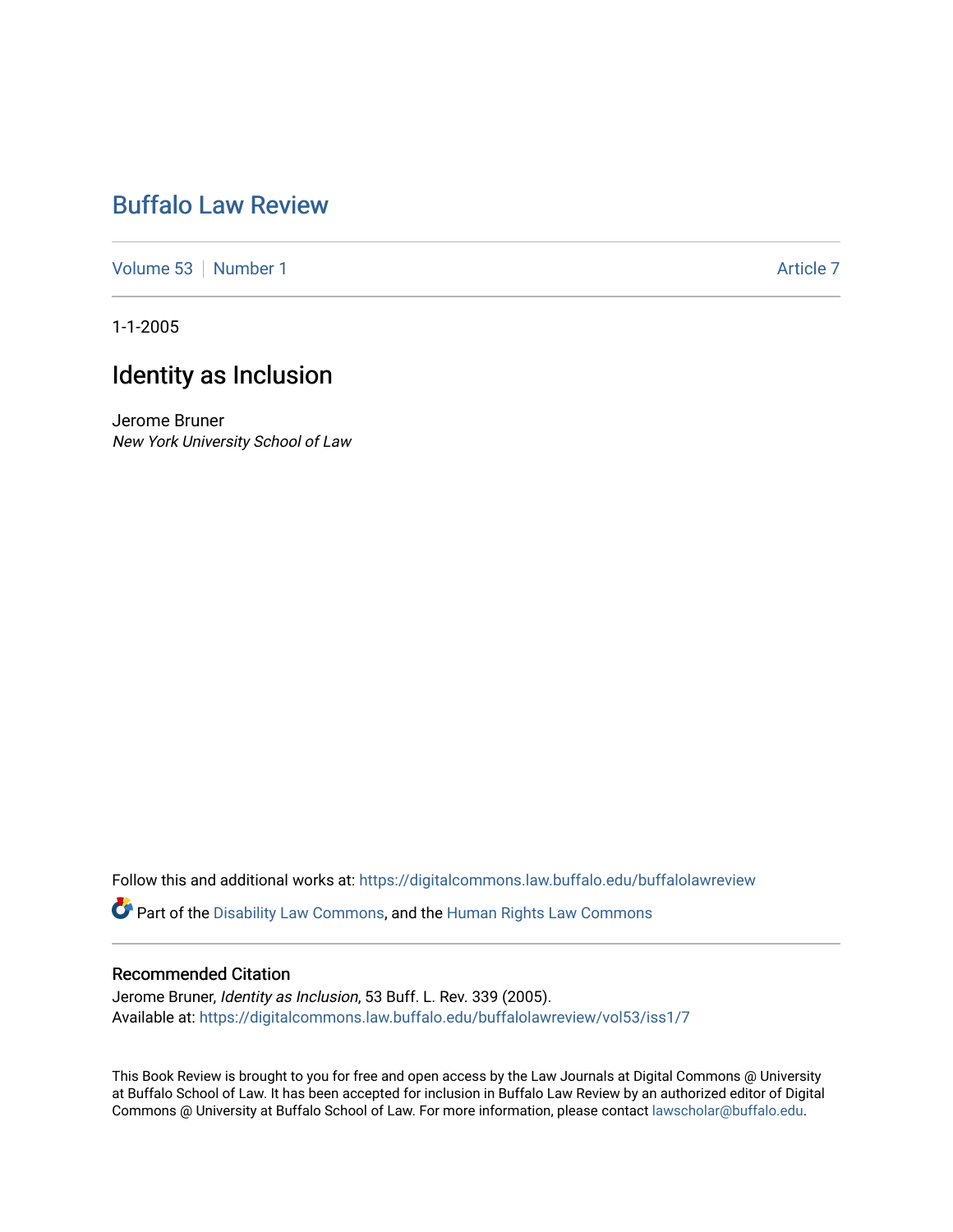### **BOOK REVIEW**

## **Identity** as **Inclusion**

#### **JEROME BRUNERT**

RIGHTS OF INCLUSION: LAW AND IDENTITY IN THE LIFE STORIES OF AMERICANS WITH DISABILITIES. By David M. Engel and Frank W. Munger. *University of Chicago Press,* 2003. Pp. 272. \$19.00.

This intriguing book is best read with several perspectives in mind. From a lawyerly point of view it is a book about *rights-about* the rights of the disabled to be included in the society of the employed as required by the 1990 Americans with Disabilities  $Act<sub>1</sub>$ <sup>1</sup> the ADA as it is popularly called. But to leave it at that would be akin to describing *Moby Dick2* as a book about a whale! For what David Engel and Frank Munger have offered us is a fresh and humane look at the doctrine of rights itself, both as a cultural concept and a legal doctrine. Indeed, the authors mostly steer clear of litigation and court holdings and deal principally with the impact of disability rights on the lives of the disabled-especially the impact (mostly indirect) of the ADA. Their inquiry, in fact, is based principally upon lengthy interviews with sixty disabled Americans with whom they discussed the vicissitudes and opportunities created by their disabilities in their personal as well as in their working lives.

t University Professor, New York University School of Law.

<sup>1. 42</sup> U.S.C. §§ 12101-12217.

<sup>2.</sup> HERMAN MELVILLE, MOBY-DICK; OR THE WHALE (Arion Press 1979) (1851).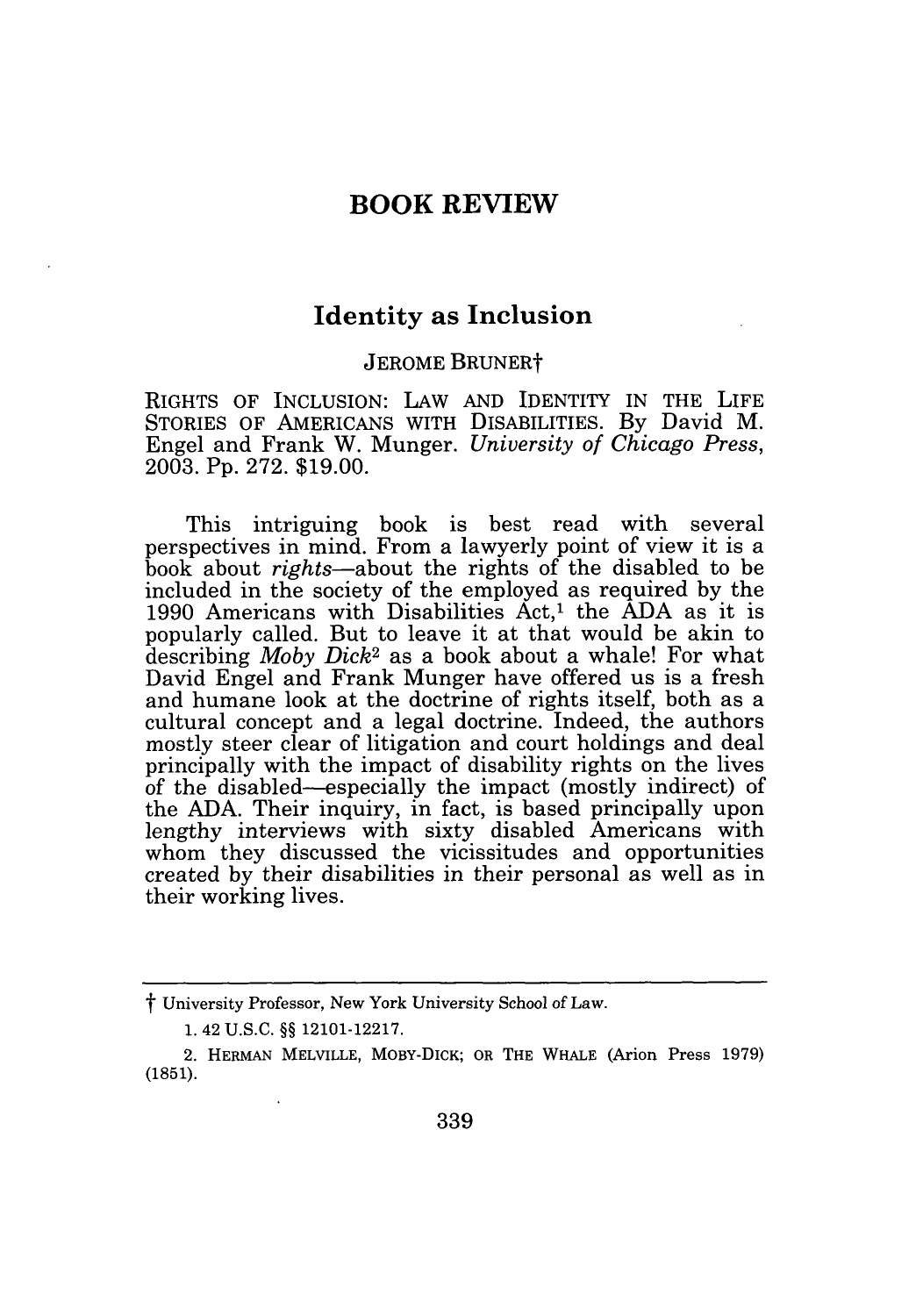The book's first conclusion, admittedly puzzling, is that while virtually all those interviewed were affected by the ADA, not a single one of them ever brought suit under its terms, or indeed ever invoked it in dealing with disabilityresistant employers, potential or actual. But perhaps this is not so puzzling, after all. For surely the impact of law on everyday life is rarely ever confrontational. Rather, the law impacts on life indirectly, seldom requiring the face-off of litigation. So how then do "rights" come into the lives of the disabled?

The authors confess early on that their inquiry grew "out of an **...** inconsistency in two views of law and society in America at the turn of the new century. One view emphasizes the centrality of rights. It sees rights as a defining characteristic of American citizenship and an indispensable guarantee of 'life, liberty, and the pursuit of happiness." $3$  But there is another view that argues (to paraphrase Marc Galanter) that *legal* rights are seldom invoked by Americans who, more typically, usually tolerate or absorb perceived wrongs without overt response and most usually without consulting a lawyer or going to court.<sup>4</sup> America, on this view, is a nation of "law avoiders."

The French have an ironic expression: *"les extremes se touchent."* And surely the practice of American civil rights where the disabled are concerned provides a striking example of two seemingly opposite approaches living side by side: Rights are "guaranteed," yet, as the authors remark, those very rights are "among the least invoked of all laws" though "[t]hey concern themselves not only with the legal interests of those who belong to civil society but also with the issue of membership itself."5 That, of course, may be the reason why rights are rarely invoked in court actions-but more of that presently. In any case, the legal invocation of civil rights remains "highly problematic" even when the rights relate to such seemingly unproblematic and

<sup>3.</sup> DAVID M. ENGEL **&** FRANK W. MUNGER, RIGHTS OF INCLUSION: LAW AND IDENTITY IN THE LIFE STORIES OF AMERICANS WITH DISABILITIES 2 (2003) [hereinafter RIGHTS OF INCLUSION].

<sup>4.</sup> Marc Galanter, *Reading the Landscape of Disputes: What We Know and Don't Know (and Think We Know) about Our Allegedly Contentious and Litigious Society,* **31** UCLA L. REV. 4 (1983).

<sup>5.</sup> RIGHTS OF INCLUSION, *supra* note 3, at 3.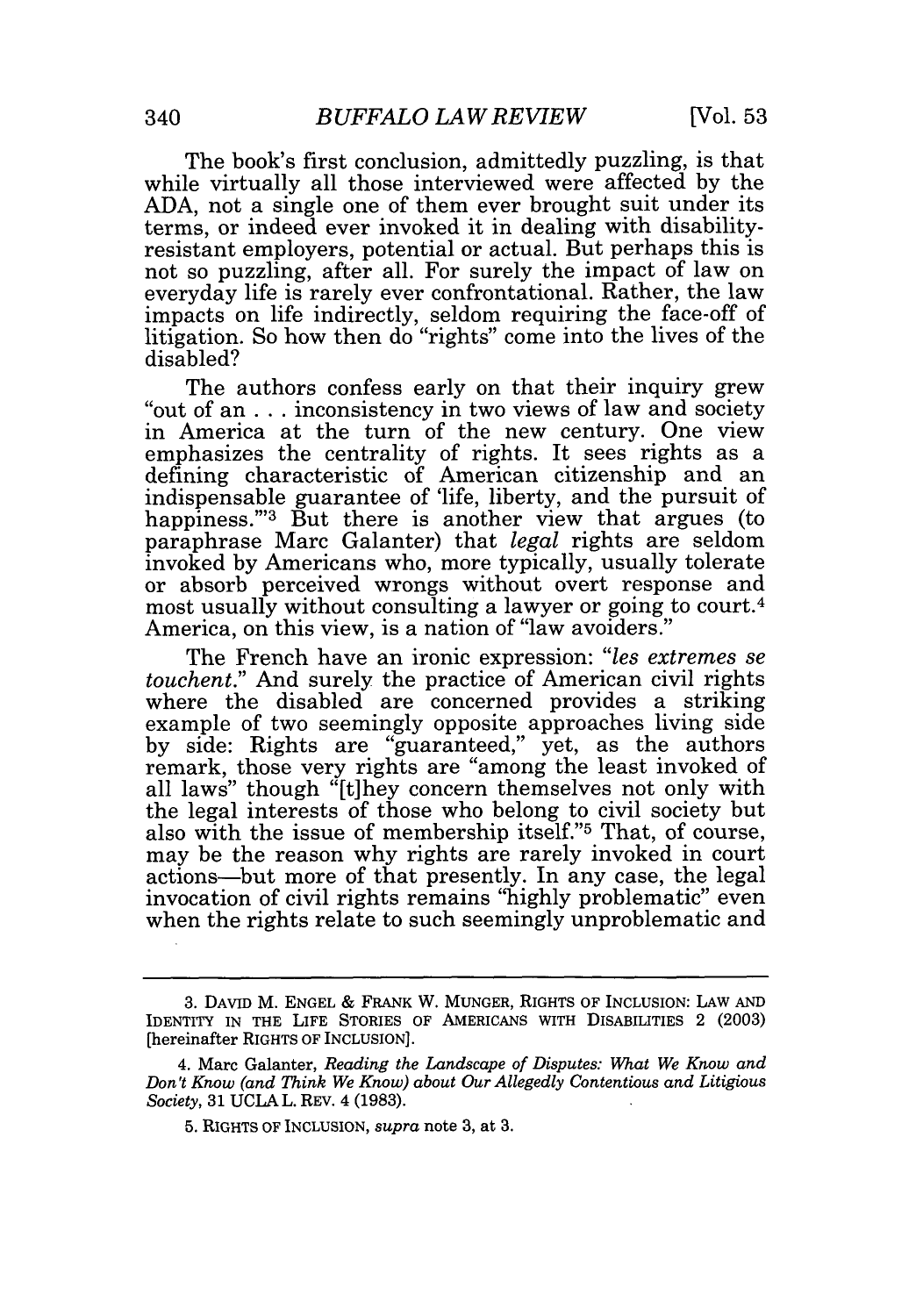non-ideological matters as age and disability, leaving aside thornier matters such as race, gender, and sexual orientation. So why are we so uptight about enforcing civil rights, even though we proclaim their quintessential "Americanness" in the very opening paragraph of our Constitution?

Surely not through absent-minded inattention! The voting rights of women surely did not go unnoticed for a century and a half before the Nineteenth Amendment, nor were we looking the other way in the half century between *Brown v. Board of Education6* and *Plessy v. Ferguson?7* So, how did we manage to overlook the plight of the disabled until 1990? After all, disabilities are scarcely invisible: The estimated number of physically or mentally disabled Americans ranges from 25 to 60 million with the Congressional estimate at 43 million in 1990 when the ADA became law.8

The first hurdle in protecting the rights of the disabled was to get America to notice that they *had* rights and that those rights were not being properly protected, a task of "consciousness raising," to revive an appropriate expression from the 1960s. We know all too well that such consciousness raising involves more than just bringing something to somebody's attention. It requires as well getting people to stop *ignoring* something they would rather not hear about, overcoming entrenched inattention. So how did the ADA go about doing that?

Its first step was to make matters *explicit,* to make alive again what had previously been deadened by being "taken for granted." It took as its major and detailed aim to eliminate the "major areas of discrimination faced *day-today* by people with disabilities."9 Title I specifically prohibits not only discrimination in hiring but also any failure to provide "reasonable accommodations" to a disabled person who is otherwise qualified. 10 And that

- 8. See 42 U.S.C. § 12101(a)(1).
- 9. *Id. §* 12101(b)(4) (emphasis added).
- 10. *Id. §* 12112(b)(5)(A).

<sup>6. 347</sup> U.S. 483 (1954).

<sup>7. 163</sup> U.S. 537 (1896).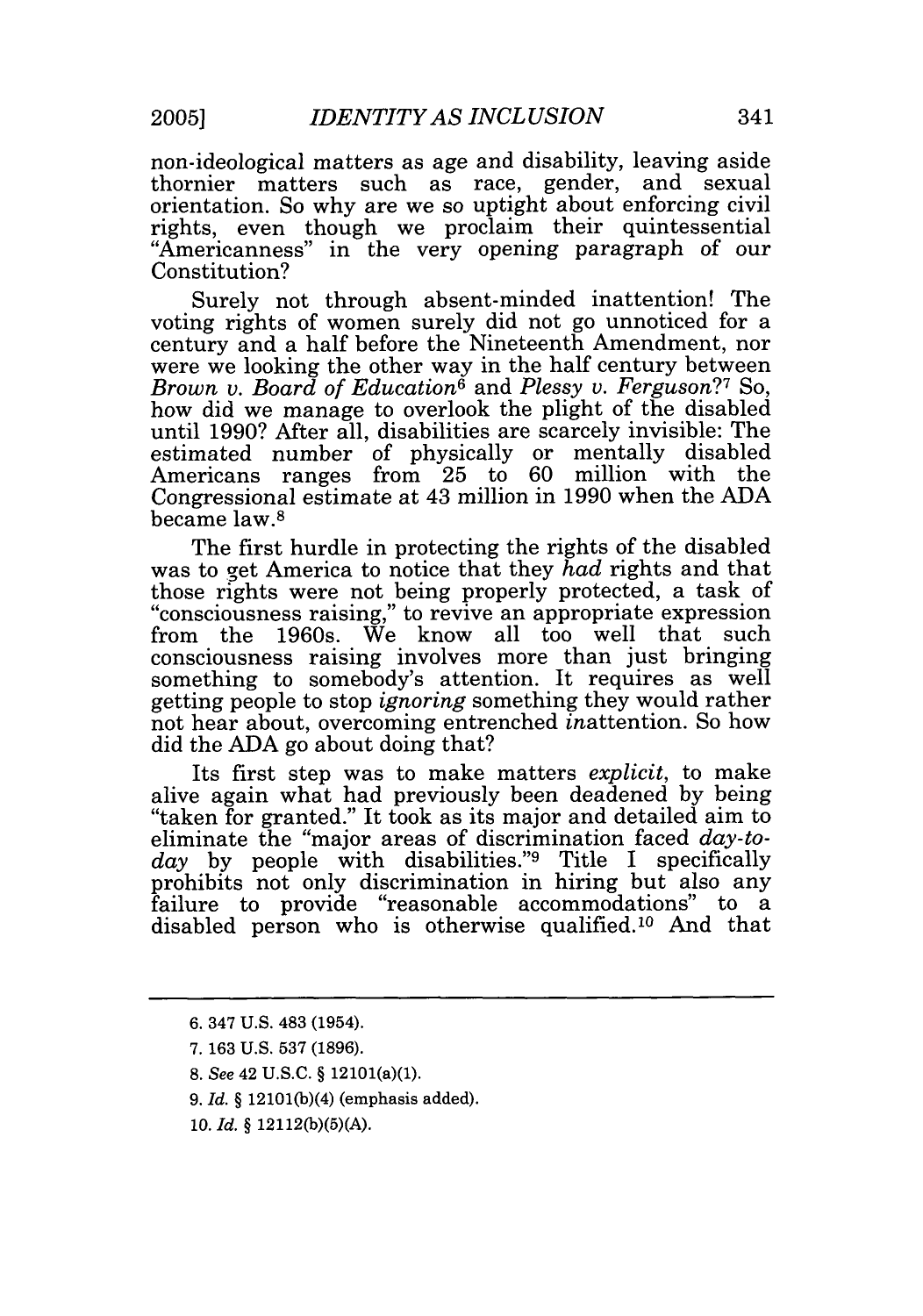includes "making existing facilities **...** readily accessible" **11** as well as restructuring work routines and schedules, modifying equipment if necessary, and even providing "appropriate" qualifying examinations for employment candidates.<sup>12</sup> Its aim, in a word, was to bring the employment of the disabled into the realm of the quotidian and the possible.

*Providing,* of course, that the necessary measures for doing so do not impose "undue hardship" on an employer.<sup>13</sup> And our authors note wryly that neither "undue hardship" for the employer nor "reasonable accommodations" for the disabled employee lend themselves to strict and easily enforceable definition!<sup>14</sup>

Yet, despite such ambiguities, the ADA has proved to be an effective extension of the rights paradigm to problems of the disabled-even if it has been rarely invoked in law suits. Indeed, most observers agree that it has even changed the cultural climate in which the disabled must live.

Little wonder, then, that our authors decided to extend their inquiry beyond the usual "legal impact" analysis. They wisely decided to explore "how newly enacted civil rights, such as those in the ADA, become interwoven with the life histories and the legal consciousness of individuals who might assert them."'15 And it was with this aim in view that they conducted their interviews, making every possible effort to assure that their interviewees were "representative," though there were only sixty of them. Half were physically disabled and confined to wheel chairs, the other half disabled by learning disabilities (principally dyslexia); half were women, the rest men; a third were high school seniors just starting their work lives, another third in their early twenties at an early stage in their careers, and a last third were in mid-life. They ranged from lawyers to manual workers.

<sup>11.</sup> *Id.* § 12111(9)(A).

<sup>12.</sup> *Id.* § 12111(9)(B).

<sup>13.</sup> *Id.* § 12111(10)(B).

<sup>14.</sup> *See* RIGHTS OF INCLUSION, *supra* note 3, at 121, 155.

<sup>15.</sup> *Id.* at 7.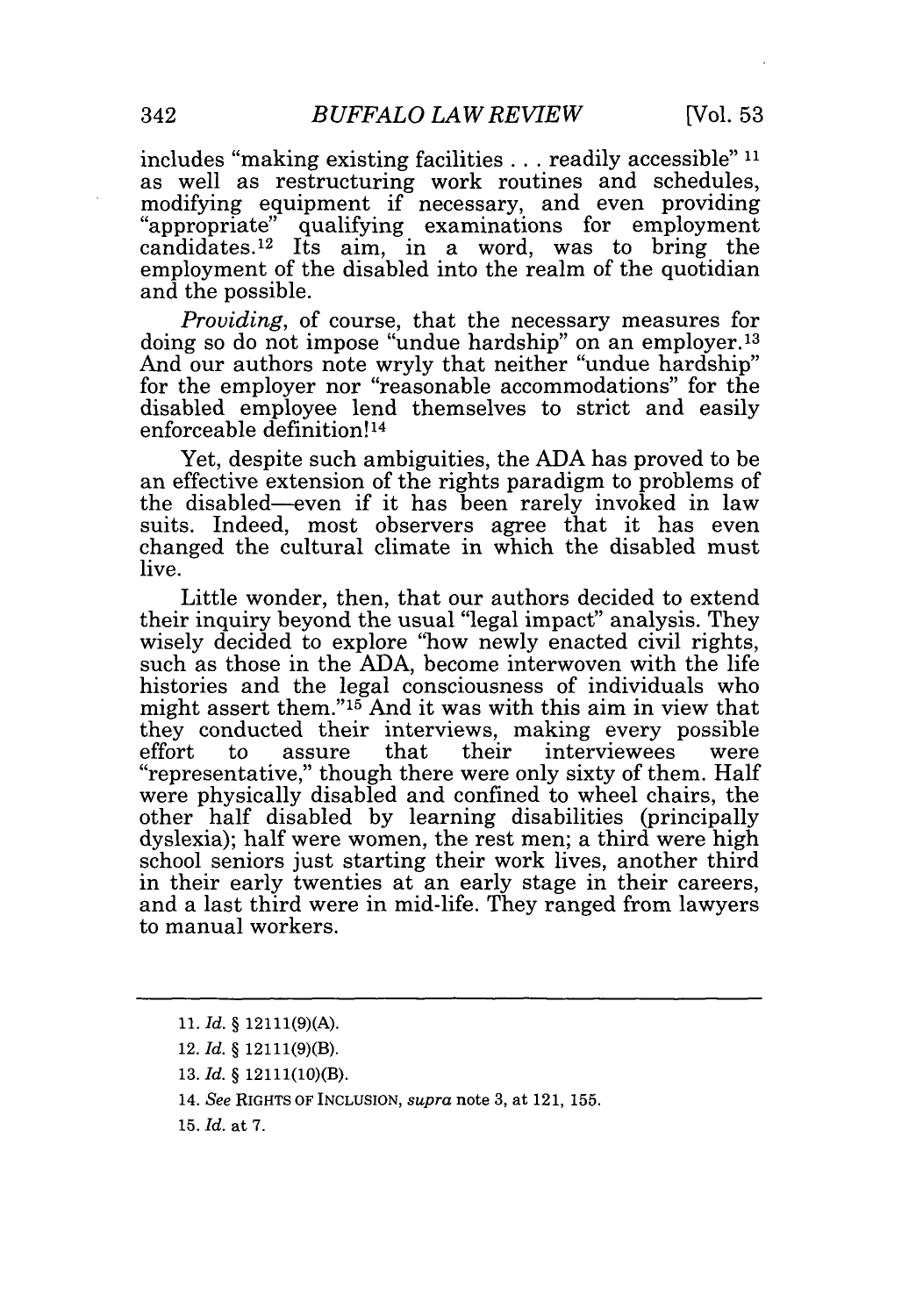The authors' approach to interviewing was open-ended, in keeping with their general quest:

*[W]e* invited the interviewees to use their own language to describe their life histories, beginning with early childhood experiences, and including recollections of family and early education, the onset or diagnosis of disability, the formation of ideas about careers and adult life, influential mentors, job training, early work experience, problems, conflicts, and achievements. <sup>16</sup>

Legal issues (and the ADA specifically) were not brought up until the very end of the interview (unless interviewees brought them up themselves).

The book's basic thesis—perhaps its main conclusion too-is best put in the authors' own words:

Rights can transform the sense of self simply by increasing individuals' perception of their own worth, or by reminding them of opportunities they could pursue if they could assume reasonable accommodations and nondiscriminatory behavior by employers. <sup>17</sup>

So how do rights-guaranteeing *laws* manage this miracle, how do they get "inside" the psyches of the disabled—even into the psyches of their potential and actual employers and their coworkers?

Well, the first conclusion is that the miracle reveals itself in many different guises, often quite indirectly. And, as already noted, it is rarely effected by a law suit invoking the ADA, or even by threatening employers with the Act's powers. The ADA, rather, seems to have served as a catalyst, reversing "the historically sanctioned process of defining jobs in terms of prepackaged sets of tasks and in terms of the ideal worker who can perform those tasks according to routines specified by the employer."18 It is by this means that it has changed the cultural landscape of work for the disabled.

To appreciate this change, we need to have a closer look at what rights struggles are usually assumed to be about.

<sup>16.</sup> *Id.* at 8.

<sup>17.</sup> *Id.* at **11.**

**<sup>18.</sup>** *Id.* at 17.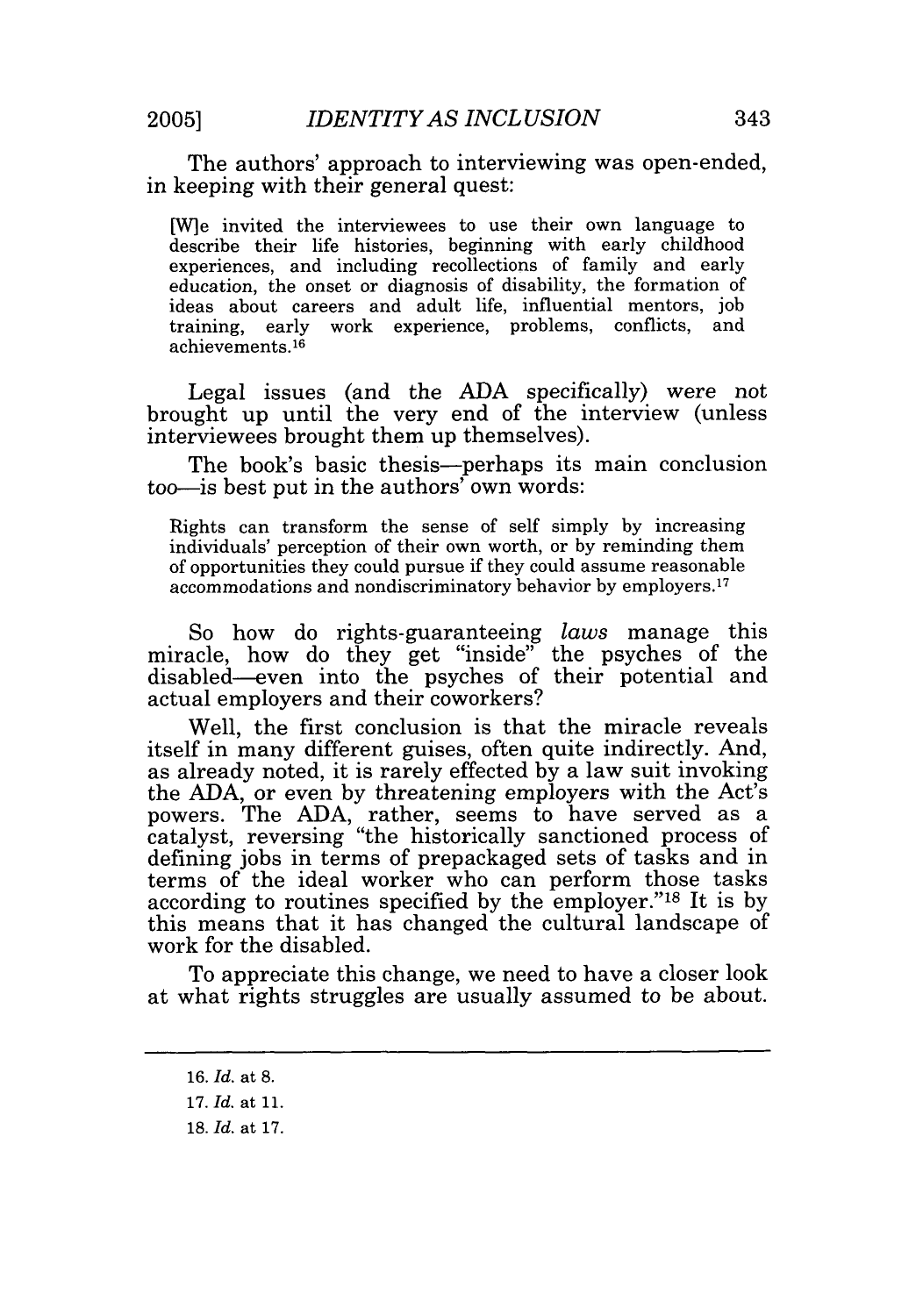Virtually any struggle for rights, in the classic view, pits a class of individuals who aspire for some rare resource against others who believe themselves to have a legitimized or a taken-for-granted right to that same resource. That is the bare knuckles of it. Presumably, it is the function of a system of laws to devise means for preventing or adjudicating such face-offs.

Yet we know that to rely *exclusively* on a system of laws to accomplish this end would surely be futile, for Equal Protection Clauses and Bills of Rights do not operate in a cultural vacuum. For if a system of laws is to be effective, it must somehow be congruent with a people's way of thinking and feeling and resolving differences. As H.L.A. Hart once put it, laws do not succeed when they leave those affected feeling "strangers" to it.19 Laws, somehow, must be in keeping with our *identities* as individuals—they must be *our* laws.

Returning now to Engel and Munger, they properly remind us that the disabled, like the rest of us, must also create their own identities, the "Selves" at the center of their subjectivity. But Identities are created not just from the inside out, autochthonously. One's identity also grows out of one's relations with family, friends, colleagues, community, and employers. And this creates a special problem for the disabled in view of the obvious fact that one's disability has a strong effect on how others view him or her. Being taken as helplessly and irreparably disabled is bound to diminish and demean one's identity.

One's identity, of course, develops and alters over time. Whether disabled or not, we continue to elaborate and nourish our selfhood, and do so principally through narrative-through stories we tell ourselves about our lives, past, present and future. 20 For though our "Selves" may be at the center of our stories, "Others" are there as well, members of the cast of characters in our life stories. As our authors neatly sum it up, "The interactive process of identity formation shapes a sense of self that is consistent with inclusion or exclusion in mainstream society." $21$  This

<sup>19.</sup> H. L. A. HART, THE CONCEPT OF LAW (1961).

<sup>20.</sup> *See, e.g.,* JEROME BRUNER, MAKING STORIES: LAW, LITERATURE, LIFE (2002).

<sup>21.</sup> RIGHTS OF INCLUSION, *supra* note 3, at 44.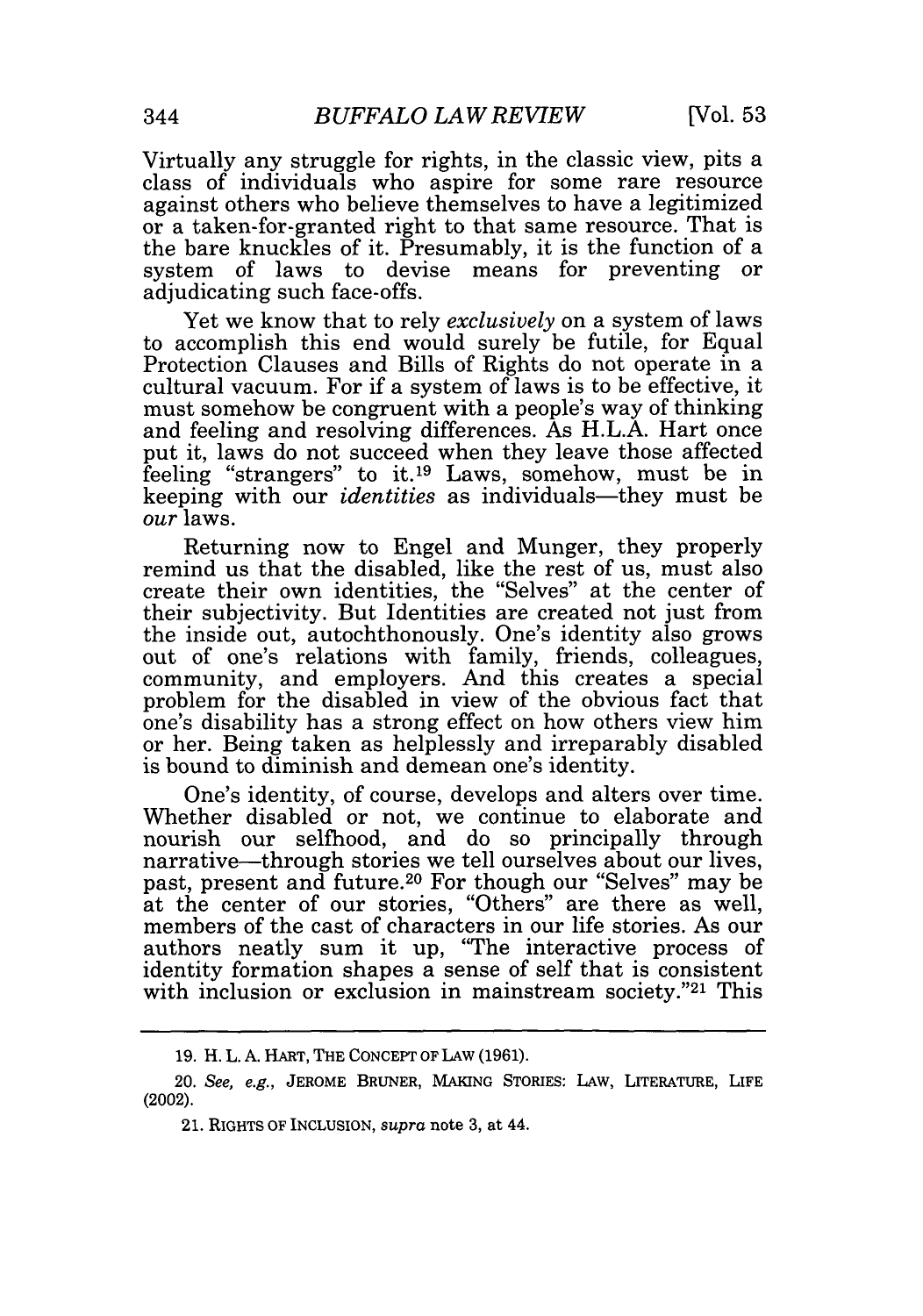"dialectic of telling and living life" provides a "space" within us for those others that we relate to, live with, grow up with, work next to.

As our authors put it, identity formation and narrative are what shape our lives-and often misshape the lives of the disabled. If an ADA is to be effective, it must achieve its ends by affecting both these processes. For the disabled, the critical question is the extent to which disability question is the extent to which overshadows other elements of their identity. If a disabled person falls victim to such "overshadowing," he or she no longer has the "space" in which legally assured disability rights can become active. Under such circumstances, they even lose the will to recognize that they have "rights" or that they have been deprived of them. Losing the will to tell stories even robs them of the means for exploring possibilities in the present or the future.

Add one other element: stigma. There is something about seeing oneself as *irreparably* disabled that (at least in the mind of the disabled) sets one apart. As Robert Murphy, a gifted anthropologist who became quadriplegic, put it: "We are subverters of an American ideal, just as the poor are betrayers of the American Dream. And to the extent that we depart from the ideal, we become ugly and repulsive to the able-bodied. People recoil from us **.... ,,22** In the end, and lacking positive assist, the disabled come to feel themselves as "liminal."<sup>23</sup> As Murphy puts it, "eyes are averted and people take care not to approach wheelchairs too closely. '24

Yet, what is so movingly apparent in the book's lengthy autobiographical interviews (and especially in the comments that disabled interviewees offered when they were given an opportunity to read transcripts of what they had said) is that there are *indeed* many, many ways in which the disabled can be helped, kept from being overwhelmed and liminalized by their disabilities. Despite adversity, the coping disabled manage to nurture their identities and extend their life narratives. And the process continues through their whole lives. For, as the authors put

<sup>22.</sup> *Id.* at 53 (quoting ROBERT F. MURPHY, THE BODY SILENT 116-17 (1987)).

<sup>23.</sup> *Id.*

<sup>24.</sup> *Id.* (quoting MURPHY, *supra* note 22, at 135).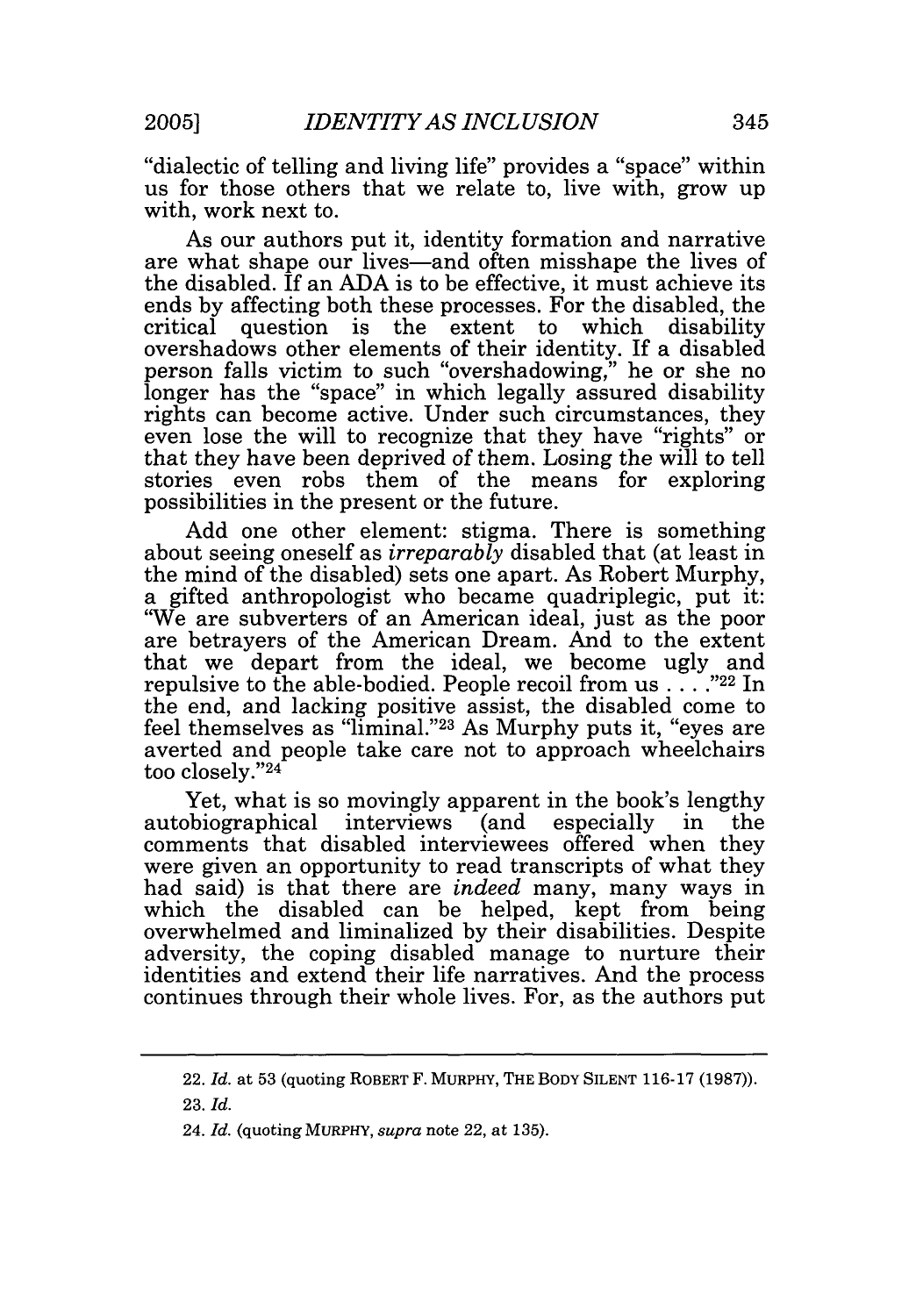it, identity formation is *recursive*—"not only does identity determine how and when rights become active, but rights can also shape identity."<sup>25</sup> For those who do not succumb to hopelessness, rights go on enriching their self-perception, enabling them to envision more ambitious career paths. It is the very existence of the ADA that seems to help in this subtle process.

Engel and Munger note two sets of circumstances that affect an individual's capacity to engage in social interactions or to narrate their life stories in ways that are likely to enhance or diminish the role of rights. First among these are the personal attributes of the disabled person himself or herself: Resiliency, ambition, perseverance, creativity, congeniality, and courage, or whatever it is that makes it possible for a disabled person to form and keep an identity that is not dominated by a sense of disablement. Fear of stigmatization, of course, is the enemy of all these desirable traits. When a disability is invisible, as with dyslexia, the "option to conceal" can undo the benefits given by ADA rights. Yet, it is also the case that some wheelchair users are made to feel *too* visible and simply withdraw.

But equally important are the social circumstances of the disabled person. Yes, family matters greatly, as do race, class, and gender. But the authors wisely warn us away from overly deterministic or reductionist conclusions. For, indeed, the interviews reveal again and again that family, class, race, and gender do matter, but always in some highly particular way. They matter principally by restricting or enriching the "discourses" to which the disabled have access. And these discourses are often idiosyncratic: They may be organized around issues of racial justice, or "free market" access, or religious faith, any of which may give the disabled confidence and heightened awareness of their rights. One of the most touchingly ironic interviews, for example, was with a disabled man who disapproved of "government intervention" (like the ADA) as politically insupportable-yet gained courage from his contrary conviction that each person must operate on their own!

Another circumstance in all this is sheer *timing-the when* of an accident, or of a diagnosis, or of the recognition

<sup>25.</sup> *Id.* at 242.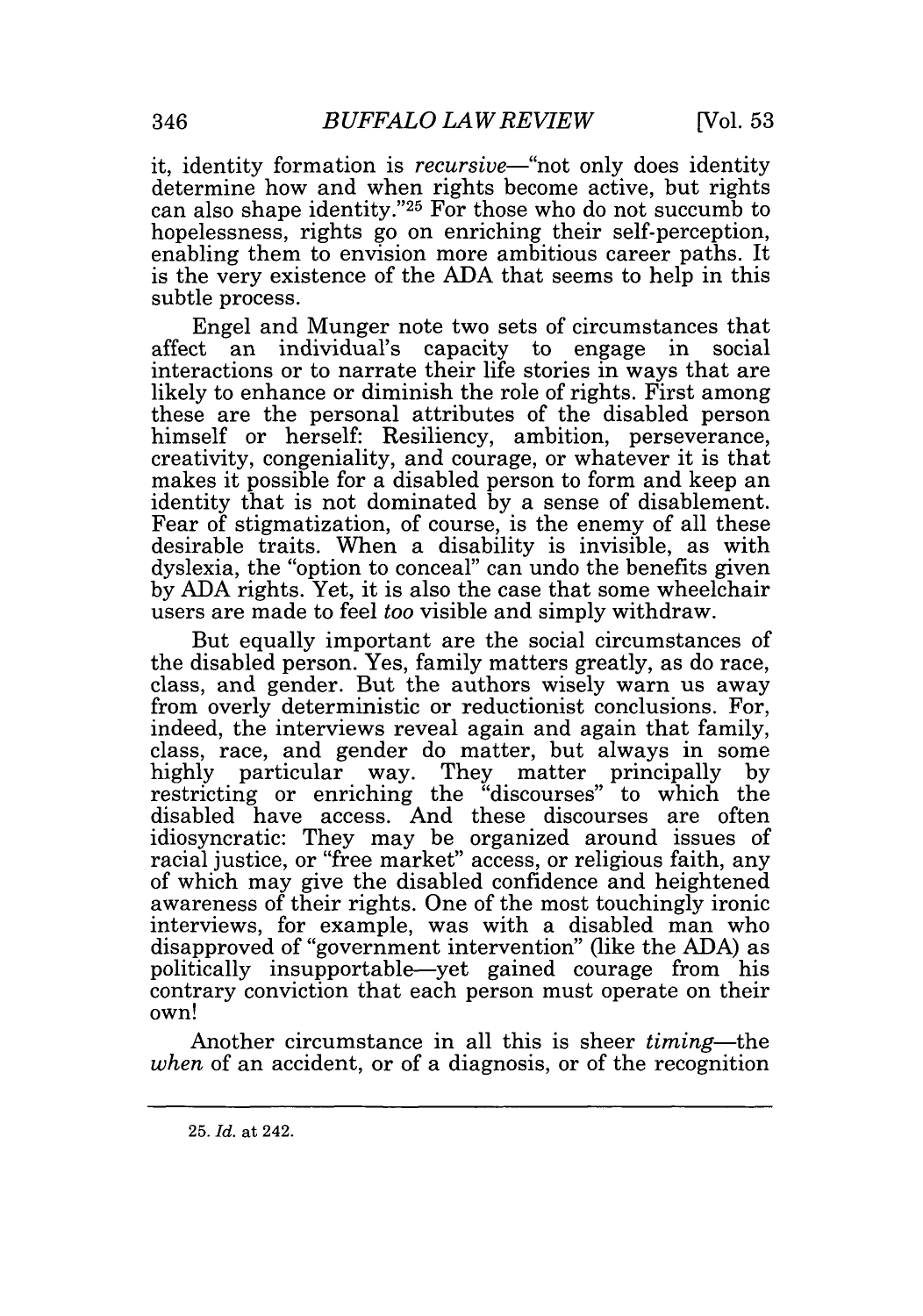of disability. For one woman, early onset of her physical disability meant that she benefited from a long period of preparation for self-sufficiency in a middle class family. She finally achieved a professional career. For another, a man whose disability came later, he was able to draw on his existing professional credentials and connections to lift him over his crisis.26 Yet, there are also interviews with people who were effectively isolated by early onset, as well as those who were smashed by a late onset, feeling they had been irreversibly thrown off their familiar course.

The learning disabled, by the way, were somewhat different from those who were wheelchair-bound, perhaps because dyslexia and other learning difficulties have only begun to be understood and differentiated from mere "backwardness" or "laziness." More likely, it is that such disabilities are thought of as "mental" and therefore given somewhat shorter shrift. Or perhaps it is that they have to be detected earlier for effective rehabilitation.

I wish our authors had said more about the wider responsibilities that the community could undertake on behalf of the disabled, particularly where learning disabilities are concerned. Their interviewees often have devastating things to say about their experience in "special education" classes for the learning disabled and, by general agreement, their quality varies widely. Surely, more could be done in that sphere. But when the motive for reducing school expenditures is to reduce taxes, it is almost inevitable that education for the learning disabled will be among the first to suffer.

Return finally to legal issues and "legal consciousness." Our authors say, "We do not dispute the importance **of...** [legal] doctrinal battles, but we think they provide an extremely limited and at times distorted picture of the difference the ADA has made."<sup>27</sup> They take the view that a much broader, individually oriented approach is needed if we are to appreciate the full benefits of the ADA. It is the "context-creating effects" of rights laws that matter, particularly their effectiveness in providing the disabled with a sense of inclusion in the broader society. For it is this sense of inclusion that keeps us on our way toward an

<sup>26.</sup> *Id.* at 198-202.

<sup>27.</sup> RIGHTS *OF INCLUSION, supra* note 3, at 250.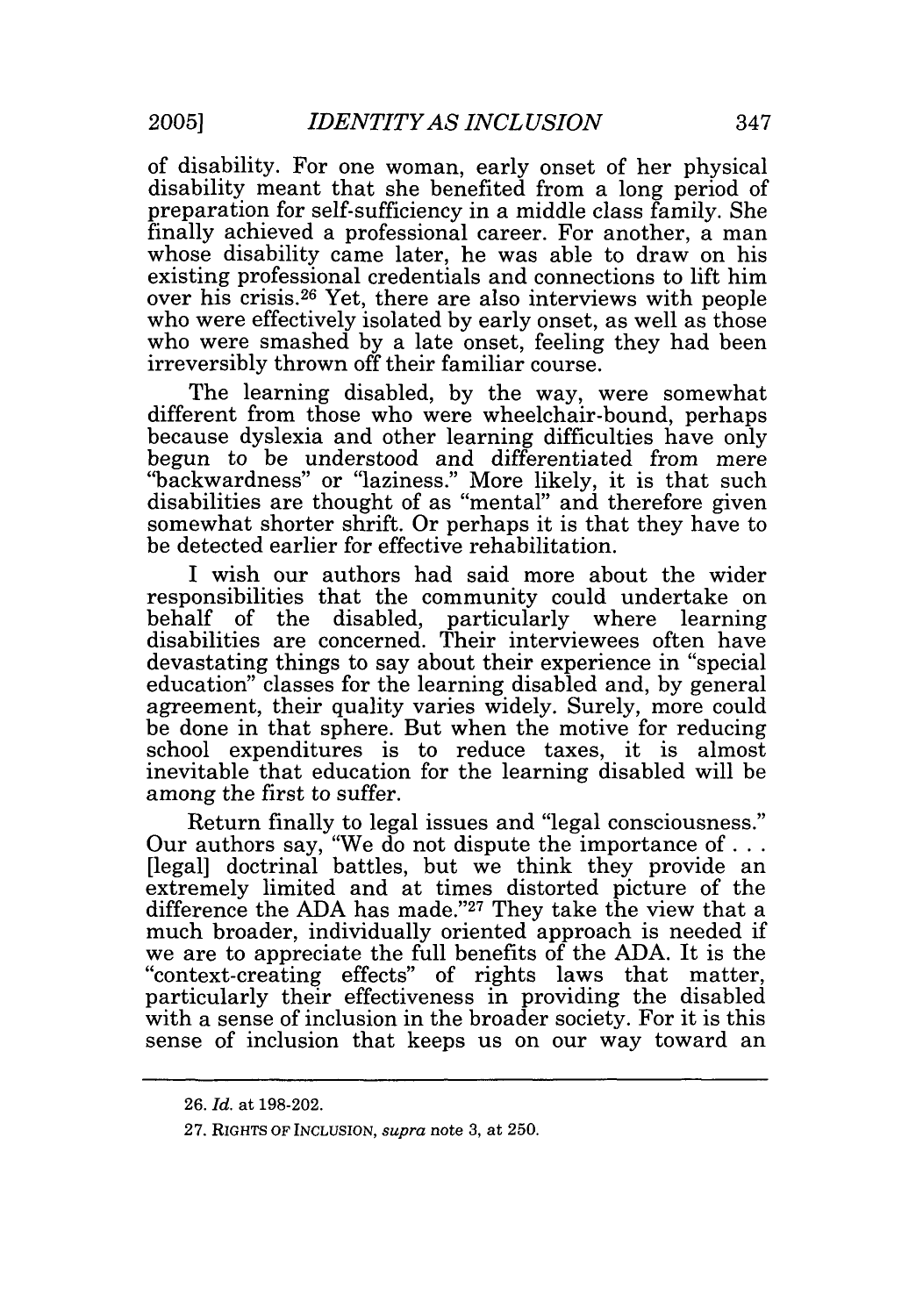uncrippled identity, and keeps alive the will to make stories for ourselves about new and promising possibilities.

But one cannot resist asking, when all is said and done, whether Engel and Munger have fully recognized the *reverberating* power of such rights legislation as the ADA. Granted, many of their disabled interviewees never so much as mention the ADA in their stories. But perhaps our authors underestimate how strong a background part the Act played in their interviewees' appraisal of their employment chances. Knowing it was "there" makes a difference. Just as knowing *Brown v. Board of Education28* was "there" made a difference to local school boards and local petitioners negotiating local problems. And so too with sex discrimination laws: Employers learn to keep in mind that they are "there" when the next round of promotions comes due.

Statutes and court holdings have powerful, indirect, and often concealed ways of resolving problems and dilemmas that exist in any society. Let me offer an example. Anthony Amsterdam and I have argued that American society seems always hung up between two rather contradictory value orientations-what we called The American Creed and The American Caution: Give everybody an equal chance, but watch out for those who might take advantage of it.29 And so with the ADA: Give the disabled their chance at a job, but only if it does not create "undue hardship" for the employer. So the ADA helps swing the balance toward more ingenuity about "reasonable accommodations" and less patience with employers' "undue hardship" claims. Laws and court holdings, however seldom they may provoke or encourage litigation, do have subtle ways of changing our ways of looking at the world. Americans may indeed be "law avoiders," but they are *not* insensitive to the legal climate.

Let me end with a quibble. Despite the ADA's admittedly good effects, Engel and Munger are very far from concluding that we in America are now launched upon a continual evolution toward greater rights consciousness where the disabled are concerned. "Our interviewees report

<sup>28. 347</sup> U.S. 483 (1954).

<sup>29.</sup> See ANTHONY G. AMSTERDAM **&** JEROME BRUNER, MINDING THE LAW (2000).